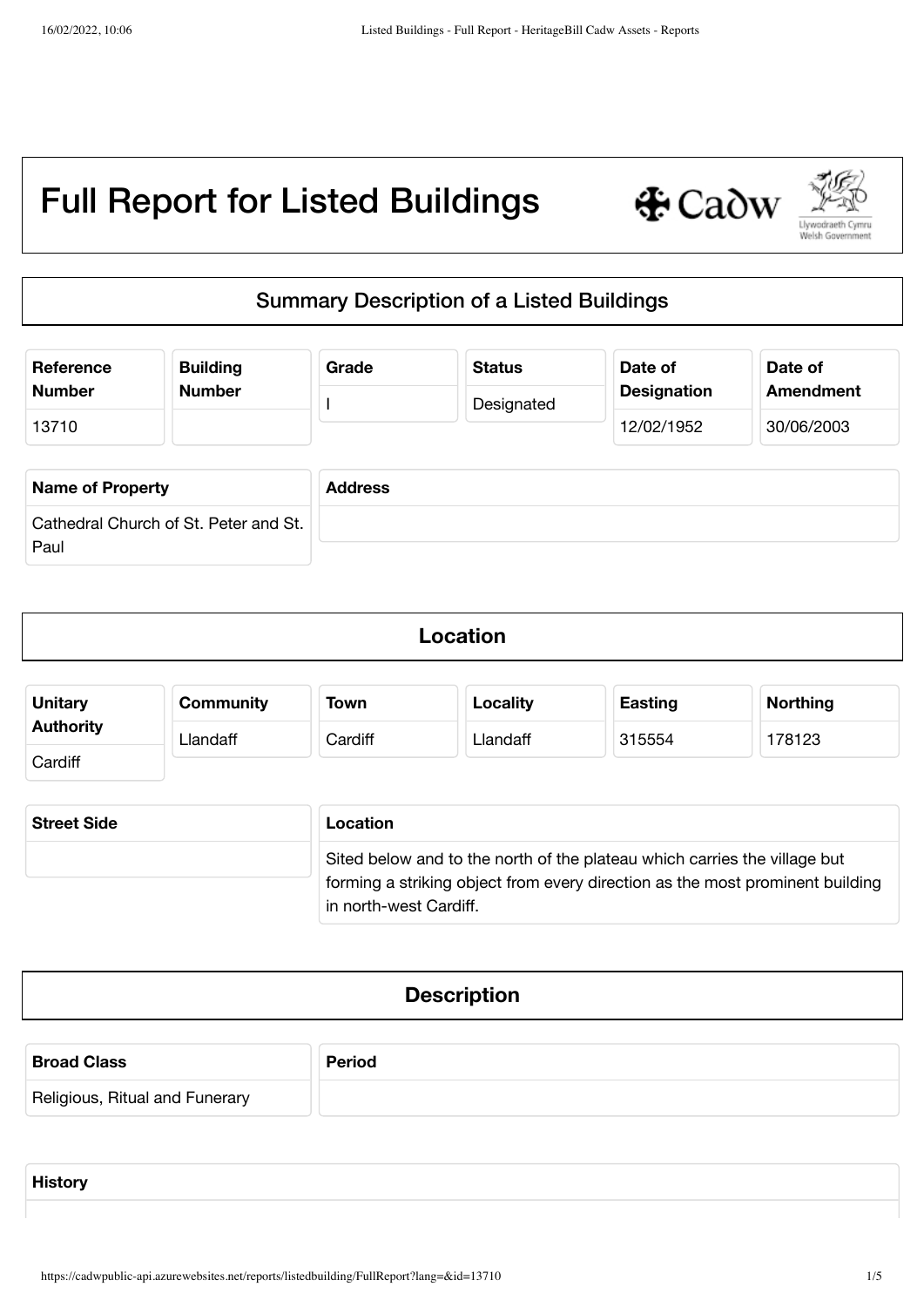The site first held a pre-Norman monastic church but Urban, the second Norman bishop, decided to rebuild on a greater scale in 1120. The sanctuary arch, two doorways and some fragments survive from the first build, complete in c1170, but this church was mostly replaced by Bishop Henry of Abergavenny in the C13 and the choir, nave and W front survive from this period, though much rebuilt (see below). The nave is of two periods and two designs, with the four W bays rather later in the C13 than the rest. The Lady Chapel is also late C13, while the nave aisles were remodelled in the C14. The W front was given two towers in the later Middle Ages of which the NW or Jasper Tower survives; this dates from the late C15. In the century and a half following the Reformation the building became very decayed and finally, following damage to the roof and NW tower in the Great Storm of 1703, the SW tower collapsed through the nave roof in 1722 (but see References). In 1734 John Wood the elder of Bath was commissioned to fashion a new church out of the choir and the east end of the nave and took the opportunity to put into practice his theories about the form of the Temple of Solomon in Jerusalem. The resulting ''pagan temple'' cost some £7000, and although left unfinished in 1752 (''the whole has the look of a mean market-house or town hall'', Winkle, 1842), was in use for a century amid the ruins of the medieval Cathedral; an idea as bizarre today as it was to the Victorian restorers. In 1841 the Diocesan Architect T H Wyatt began the restoration of the fabric but only fragments of his work remain and the Cathedral today is due almost entirely to John Prichard, the son of the senior Vicar Choral (there were only two), who began with the Lady Chapel east window in 1843. In 1845 he was in sole charge and in 1852 he was commissioned to complete the nave and W front to bring the Cathedral back to a wholly medieval appearance. Unpicking the medieval fabric from the completely demolished ''temple'' showed that Wood had behaved more sensitively than had been imagined and much more ancient fabric was found to have survived than had been expected. Nothing now remains of Wood's building other than the urn in the Processional Way (qv Prebendal House). Prichard took J P Seddon as partner to do this work and it was he who designed many of the fittings and furnishings. The work of restoration and rebuilding was finished in c1870 but in January 1941 a land-mine, exploding immediately outside the south front, brought the Cathedral once again to ruination with the roofs and many of the fittings destroyed. Restoration was begun by Sir Charles Nicholson, who had been Cathedral Architect for many years, but he died in 1949 and the work, including almost all the new fittings, was completed by George Pace between then and 1960. He instigated some important changes like the lowering of the choir arch, changing the shape of the Chapter House roof, and placing a division between nave and choir. The spire, the top of which was dismantled in 1941, was restored in 1956. Since c1960 the Cathedral has remained unaltered.

#### **Exterior**

The surviving medieval work is mostly in Dundry stone from Somerset, with some local blue lias and Sutton stone, Purbeck marble being also used internally. The post-Reformation work is in lias, and Chipping Camden and Bath limestones with a little red Radyr sandstone in the Chapter House. The post WWII work is in concrete, faced with glacial pebbles and Pennant sandstone. The roofs are of Welsh slates and lead, almost all replaced post-WWII bomb damage.

The plan is nave, with north and south aisles and paired west towers, choir within the nave, sanctuary with ambulatory, Lady Chapel, partly within the main body of the church, Chapter House on the south, St. David's Chapel on the north and this is joined via the Processional Way to the Prebendal House (qv).

The West front, with its gabled end to the nave, is Early English, flanked on the left by the almost entirely Perpendicular north-west or Jasper Tower and to the right by the almost entirely Victorian south-west tower. The ground stage has a large central doorway, although this is well above the nave floor level (see Interior). Arched head with continuous chamfer outline, colonnettes and dripmould. Double lobed head to door with carved bishop in the key. Triple arched stage above, higher in the centre and with tight blind arches between. Above in the gable is a stepped arcade with central window and a trefoil headed niche above. Cross to gable. To the right is the south-west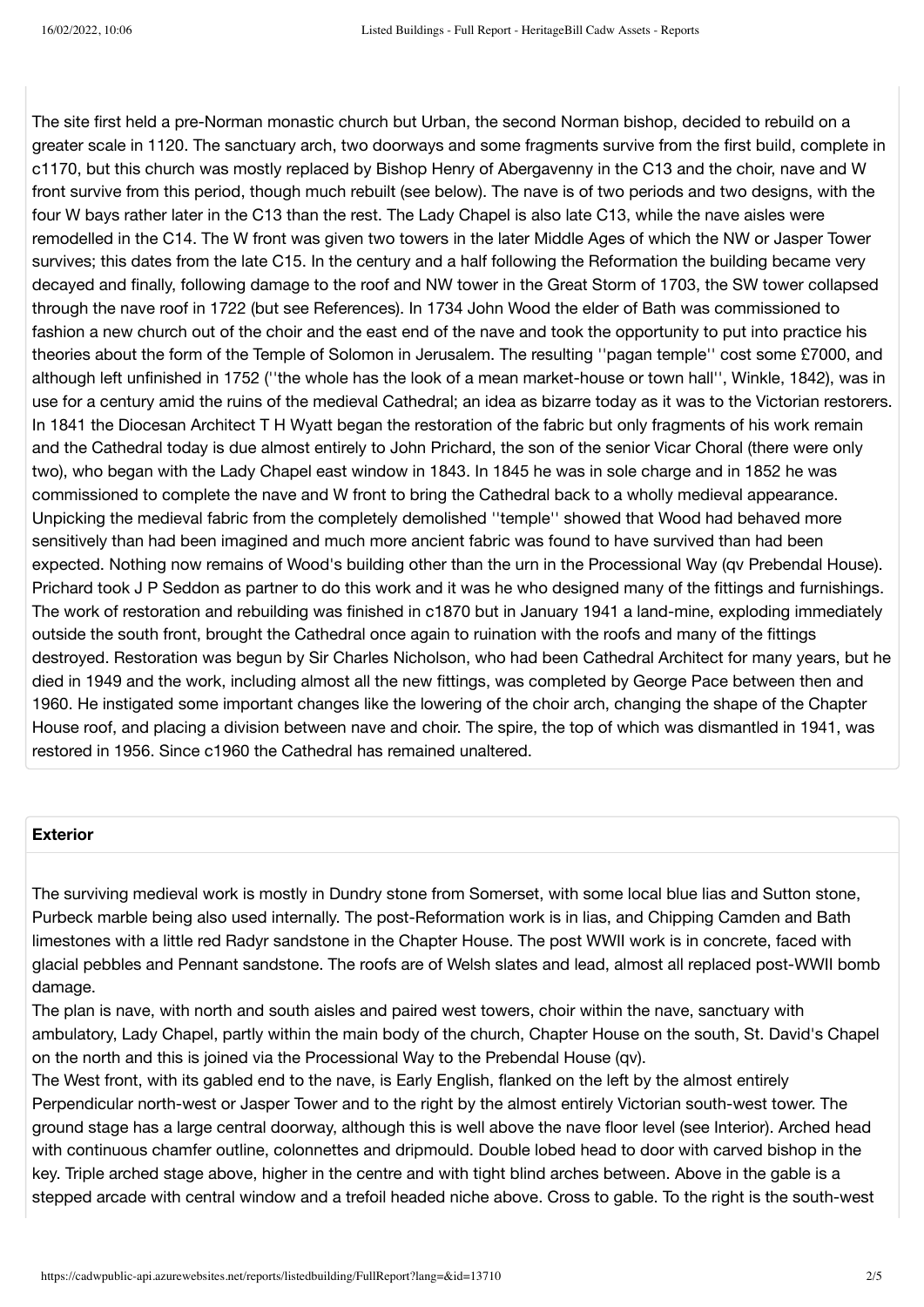tower stair-turret with slits and a continuous mould. All this in the 'West Country' style as also seen in Wales at Llantony Priory (qv Crucorney Community, Monmouthshire). Three stage north-west tower with full height stepped buttresses, strings and octagonal stair-turret. The buttresses were said to have been 'added in modern times' in 1842 and thus may have been added by Wood in c1735 to strengthen the tower following the major collapse in 1722; there is a print made prior to the damage which shows the tower without buttresses, while post damage ones show them in place. The ground stage has a 3-light Victorian window, above, on each face, are a 2-light and then a 3-light window, which repeat from the ground stage, but these are late C15. The then existing battlemented parapet ('a mean and modern battlement', 1842) was replaced by an elaborate filigree crown of the Somerset type (e.g. St. Stephen, Bristol; but it is also modelled on St. John's, Cardiff) by John Prichard. The battlements had replaced a similar crown following the storm damage in 1703. The south-west tower also has three stages but is Early English in character with gabled niches on the buttresses. Two-light windows to each stage, on all faces on the top stage. Corbel table to pierced finialled parapet, tall stone spire with corner pinnacles and with lucarnes on the main faces at the base. The S side of the nave is eight bays separated by stepped buttresses. The aisle windows are 3-light with reticulated heads. The second bay from the left has the Norman south door with four recessed orders and much dog-toothing and zig-zags. Timber lattice outer doors with plank door behind. The clerestorey has large paired lancets with strip pilasters between and a corbel table above; all this invented by Prichard and Seddon from the limited evidence available. The S door is possibly reset, but it is not known when or from where. It remains directly opposite the north door in the proper Norman relationship, but it would be surprising if the Norman Cathedral was as large as that suggests. Both doors were, however, recorded in their present positions in 1842, before the Victorian restoration. ''On the south side all is in ruins to the fifth compartment of the nave and its aisle--from thence to the chapter house the aisle is entire... Though the south porch is gone, the door-way which it covered is still perfect, and is a most beautiful example of the richest Norman work.'' (Winkle 1842) All the features on this side were damaged by bomb blast in 1941 and repaired soon after WWII. Very steeply pitched roof above, much more so than previous to 1703. This treatment is repeated on the north side of the nave except that the second and third bays are largely covered by St. David's Chapel, see below; while the Norman N door is now entirely an internal feature (see Interior). The Sanctuary is two bays and is clearly of an earlier date and character although evidence of the Norman Church survives only internally. The aisle windows are a continuation of the north aisle ones, with 2-light windows in the clerestorey above. The exception is in the south aisle wall, next to the Chapter House, where there is a 5-light window with segmental head and reticulated tracery, and also an arched doorway into the aisle beside it, this last is Victorian. Roundel in the east gable wall above the roof of the Lady Chapel. Gable verges and apex cross, the roofline is carried through from the nave and the roof structure is wholly Prichard and post WWII when the chancel arch was lowered and the external division of the roof removed.

The first bay of the Sanctuary on the S side is covered by the Chapter House. This is square going to octagonal but the upper floor and the characteristic pointed roof were entirely reconstructed in c1850 and again after bomb damage in c1950. It is built of rubble stone with corner buttresses, lancet windows, some paired on the upper storey and a bell-cast roof. This last is a post WWII feature as the entire roof structure was removed by the bomb.

The east end has a 3-light window in each aisle and then the projecting three bay Lady Chapel. This has a large 5-light window with Geometric tracery in the east end, the first thing restored by Prichard and dating from c1844. The side walls have three 2-light windows with trefoil heads. C15 type low pitch roof with battlemented parapets and corner pinnacles, although this was actually a Prichard alteration made necessary by his heightening of the Sanctuary. The final external feature is St. David's Chapel dating from 1953-6 and designed by George Pace. This covers the second and third bays of the N side of the nave (see above) and projects to an unlit apsed end for the altar. The E wall has continuous glazing at high level, descending to low level as well at the altar end. The W wall has full height glazing. All is divided into narrow lights with concrete mullions and occasional transoms. Smoothly faced parapets above rubble walling, hidden roof. The chapel is reached through the Norman N door of the Cathedral and is part of the Processional Way which continues to the Prebendal House (qv).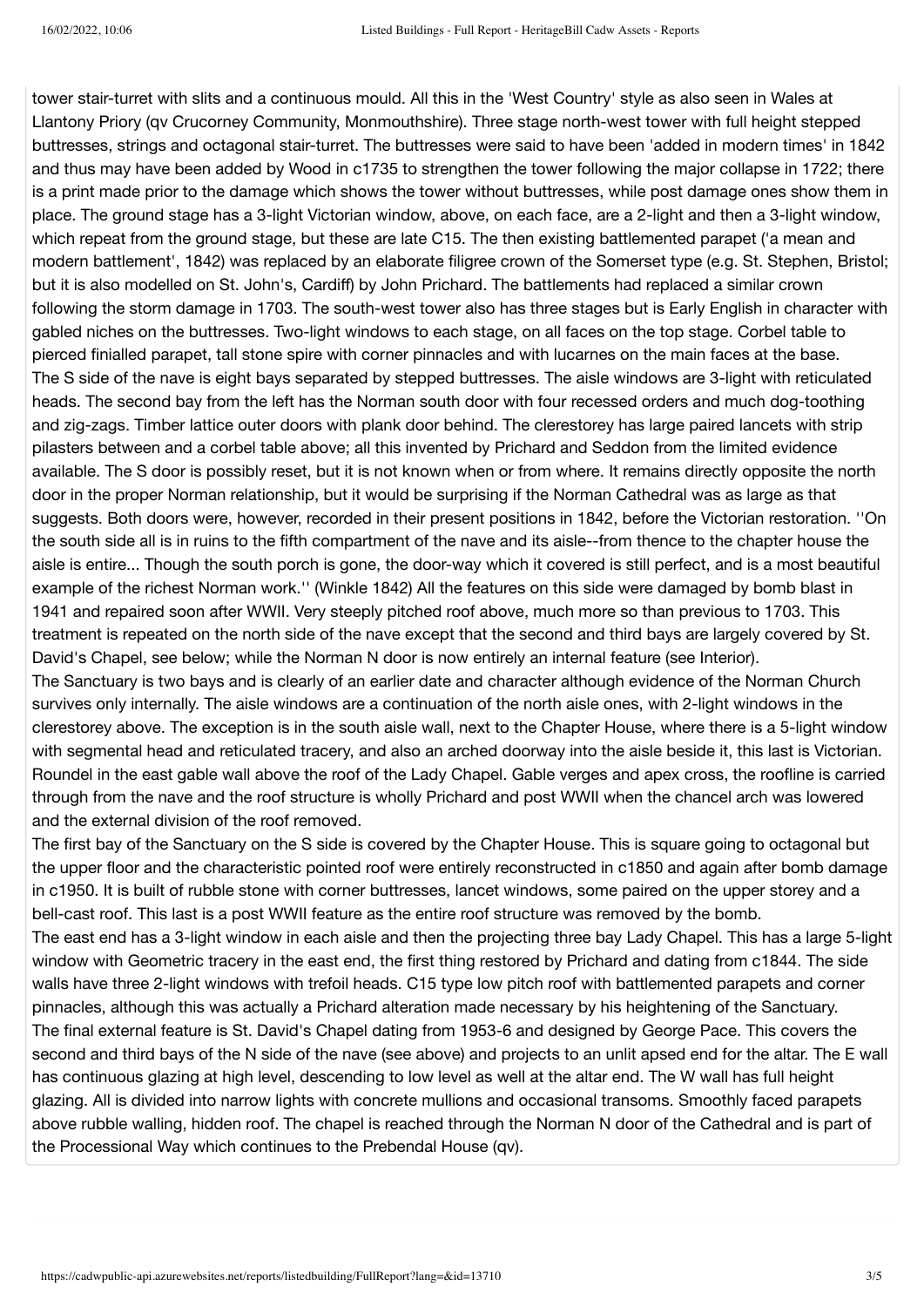### **Interior**

The W door leads immediately to a flight of six steps down to the floor of the nave; previous to restoration the floor seems to have been four steps below the door (see Winkle). The roofed space is continuous for ten bays although it is divided into nave and choir by the concrete parabolic arches carrying a cylinder containing organ pipes and fronted by Sir Jacob Epstein's ''Christ in Majesty'' of 1957. There are four bays of larger piers and then smaller ones which are evidently slightly earlier but all are of Early English type. The division between them marks the position of the W front of John Wood's ''temple'', see History. Most of the work at this level is medieval but the clerestorey is almost wholly Prichard while the compartmented timber ceiling is by George Pace, completed in 1955; the divisions are 24 x 5 with an extra half on either side. Most of the Prichard and Seddon fittings, which were very fine, were destroyed by the bomb, some fragments of the choir stalls were re-incorporated but the rest are almost all by Pace, including the pulpit of 1957. The Pre-Raphaelite glass and other decorations were not in the Cathedral at the time of the bomb and escaped. The E window over the sanctuary arch has glass designed by John Piper and made by Patrick Reyntiens in 1959. The font dates from 1952 and was designed by Allan Durst. The S aisle was largely reconstructed post-WWII and has a Pace designed plaster ceiling. The choir has Pace designed stalls reusing parts of the Prichard and Seddon ones, but their Bishop's Throne survives. Many good monuments, both medieval, like that to Bishop Marshall (died 1496) and those to important late C19 bishops, Alfred Ollivant (died1882) by H H Armstead, and Richard Lewis (died 1909) by Goscombe John. There is also the memorial in the Lady Chapel to George Pace, Cathedral Architect 1949- 75. There is much glass in the choir aisles by Burne-Jones and Morris and Co. as all was removed for safety in the war. The earliest is the 1866 E window in the S aisle which was given by John Prichard and his sisters in memory of their parents who are buried immediately outside, as is Prichard himself (qv churchyard memorials). This was the first window in the Cathedral to be ordered from Morris and Co. The S choir aisle contains the Celtic cross discovered by Bishop Ollivant in the Palace dairy well in 1870. The Lady Chapel has a Perpendicular reredos restored in 1933; and painted stencil patterns over the walls and vaults done by Geoffrey Webb in 1909. The Chapter House has four quadripartite vaults carried on a central shaft with a water-holding base. The upper room was entirely reconstructed by Pace. The village school was held there during the C18 and early C19. The Norman N door of the Cathedral has three recessed orders of zig-zag moulding on the outer face, now within the Processional Way which goes through pointed side arches by St. David's Chapel to the Prebendal House (qv). The chapel, completed in 1956, was entirely fitted and furnished by Pace and is the Welch Regiment Memorial Chapel.

#### **Reason for designation**

Included and highly graded as one of the four medieval Cathedrals of Wales and also for its particularly dramatic building history and the fine quality of its features.

Cadw: Full Report for Listed Buildings [ Records 1 of 1 ]